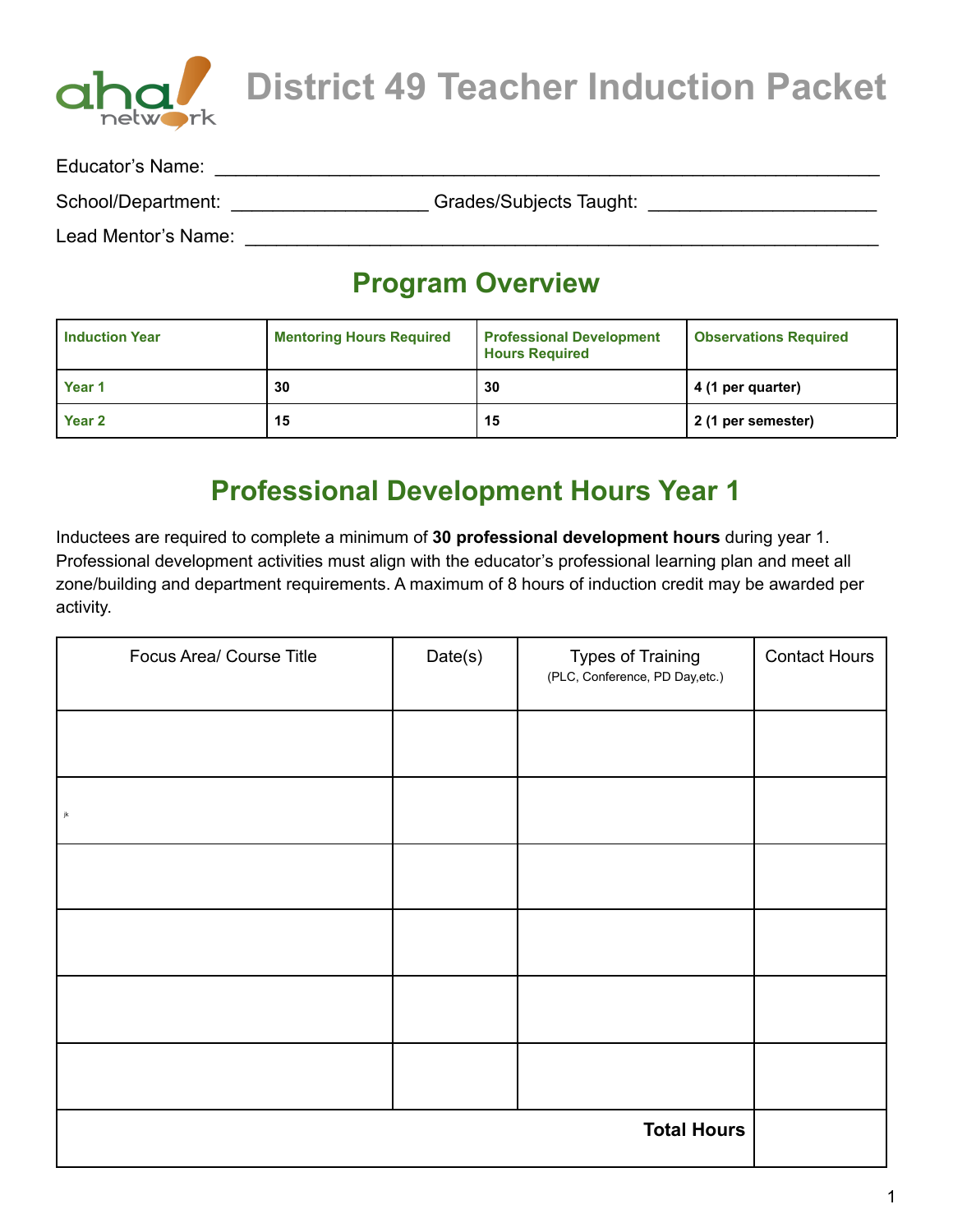# **Year 1 Mentoring Log**

| July                                                                                                                                                                                                                                                                                                                                                                                                                                                                                                                                                                                                                                                                                                                                                                                                                                                                                                                |                                                                                                                                                                                                                                                                                                                                                                                                                                                                                                                                                                                                                                                                                                                                                                                           |
|---------------------------------------------------------------------------------------------------------------------------------------------------------------------------------------------------------------------------------------------------------------------------------------------------------------------------------------------------------------------------------------------------------------------------------------------------------------------------------------------------------------------------------------------------------------------------------------------------------------------------------------------------------------------------------------------------------------------------------------------------------------------------------------------------------------------------------------------------------------------------------------------------------------------|-------------------------------------------------------------------------------------------------------------------------------------------------------------------------------------------------------------------------------------------------------------------------------------------------------------------------------------------------------------------------------------------------------------------------------------------------------------------------------------------------------------------------------------------------------------------------------------------------------------------------------------------------------------------------------------------------------------------------------------------------------------------------------------------|
| Tour Building (entrances, alarm codes, office,<br>❏<br>mailboxes, lounge, parking, introductions, key<br>building personnel, teacher restrooms, library,<br>music, gym, copy machine/code, location of<br>shared curricular materials, etc.)<br>$\Box$ Review state standards, instructional<br>framework, curriculum & curricular resources<br>$\Box$ Access to curricular materials &<br>resources<br>$\Box$ Expectations for developing and<br>submitting lesson plans<br>Review district and zone mission and vision;<br>share building mission and vision<br>Review how to access Board of Education<br>n.<br>policies (mandatory reporting, health, safety,<br>harassment, substance abuse,<br>non-discrimination, and bullying)<br>First day expectations and schedule<br>Communication with stakeholders<br>$\Box$ Expectations for parental/guardian<br>communication<br>$\Box$ How to make parent contact | Classroom rules, expectations and<br>❏<br>procedures for a positive learning<br>environment<br>Share school-wide behavior philosophy and<br>❏<br>management program/protocols<br>$\Box$ Discipline procedures/office referral<br>Attendance procedures<br>∟<br>Discuss ways to set up the classroom for<br>optimal learning<br><b>Emergency procedures</b><br>Bell schedules/Early dismissal/Late start<br>Q.<br>schedules<br>Duty assignments<br>❏<br><b>Team Planning Times/Meeting Times</b><br>❏<br>PowerSchool- attendance and grades<br>Q.<br>Review individualized plans including IEP /<br>❏<br>504/ ALP/ ELP / MTSS/ READ Plans- discuss<br>accommodations and the importance of<br>meeting the plan requirements<br>Staff handbook and professionalism<br>Other:<br>◻<br>Other: |
| lists in email                                                                                                                                                                                                                                                                                                                                                                                                                                                                                                                                                                                                                                                                                                                                                                                                                                                                                                      | Other:                                                                                                                                                                                                                                                                                                                                                                                                                                                                                                                                                                                                                                                                                                                                                                                    |
| Website/ teacher pages                                                                                                                                                                                                                                                                                                                                                                                                                                                                                                                                                                                                                                                                                                                                                                                                                                                                                              |                                                                                                                                                                                                                                                                                                                                                                                                                                                                                                                                                                                                                                                                                                                                                                                           |

|             | Goal: Write a professional goal for the month to track with mentor |                        |  |             |             |              |  |
|-------------|--------------------------------------------------------------------|------------------------|--|-------------|-------------|--------------|--|
|             |                                                                    |                        |  |             |             |              |  |
|             |                                                                    | <b>Mentoring Hours</b> |  |             |             |              |  |
| <b>Date</b> | <b>Time</b>                                                        | <b>Hours</b>           |  | <b>Date</b> | <b>Time</b> | <b>Hours</b> |  |
|             |                                                                    |                        |  |             |             |              |  |
|             |                                                                    |                        |  |             |             |              |  |
|             |                                                                    |                        |  |             |             |              |  |
|             |                                                                    |                        |  |             |             |              |  |
|             | <b>Total Mentoring Hours for July</b>                              |                        |  |             |             |              |  |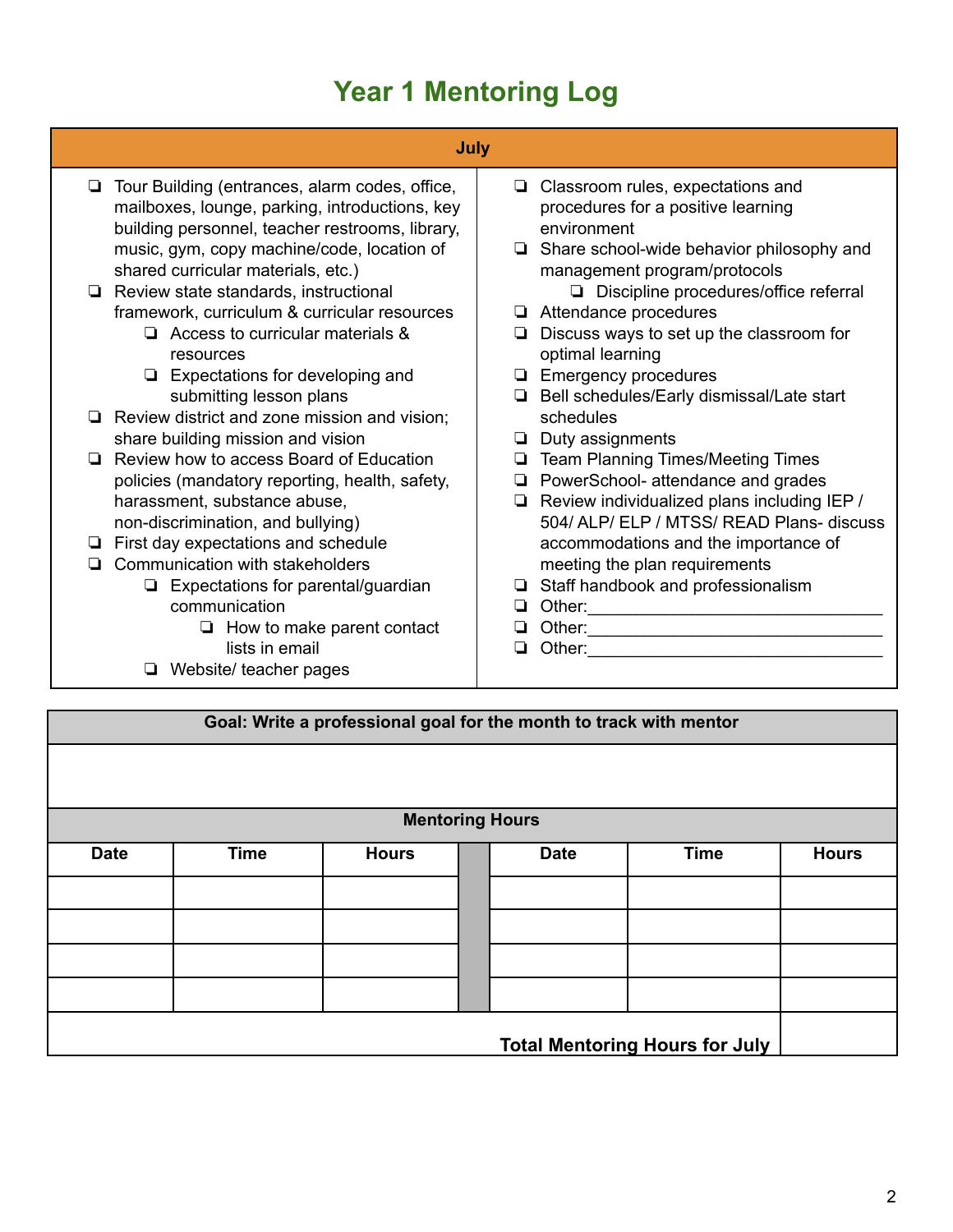| <b>August</b>                                                                                                                                                                                                                                                                                                                                                                                                            |                                                                                                                                                                                                                                                                                                                                                                            |  |  |  |  |  |
|--------------------------------------------------------------------------------------------------------------------------------------------------------------------------------------------------------------------------------------------------------------------------------------------------------------------------------------------------------------------------------------------------------------------------|----------------------------------------------------------------------------------------------------------------------------------------------------------------------------------------------------------------------------------------------------------------------------------------------------------------------------------------------------------------------------|--|--|--|--|--|
| $\Box$ Staff leave/ guest teachers<br>$\Box$ Requesting a guest teacher in Aesop<br>$\Box$ Personal day approval procedures<br>$\Box$ Guest teacher lesson plan expectations<br>& emergency sub plans<br>□ Assessment<br>$\Box$ Benchmark procedures, dates, and<br>materials<br>$\Box$ Review initial benchmark results<br>□ Online platforms: (i.e. Enrich, Acadience,<br>mClass, Schoology, etc.)<br>Other platforms: | $\Box$ Homework policy/absence policy/ grading<br>procedures & policies<br>Evaluation<br>Discuss, clarify, and answer<br>questions regarding the evaluation<br>process (following annual admin<br>evaluation orientation)<br>$\Box$ Support with self-assessment and<br>goal setting process<br>Support with Student Learning<br>u.<br>Outcomes (SLOs)<br>Other:<br>Other: |  |  |  |  |  |

|                                         | Goal: Write a professional goal for the month to track with mentor |                        |  |             |             |              |
|-----------------------------------------|--------------------------------------------------------------------|------------------------|--|-------------|-------------|--------------|
|                                         |                                                                    |                        |  |             |             |              |
|                                         |                                                                    | <b>Mentoring Hours</b> |  |             |             |              |
| <b>Date</b>                             | <b>Time</b>                                                        | <b>Hours</b>           |  | <b>Date</b> | <b>Time</b> | <b>Hours</b> |
|                                         |                                                                    |                        |  |             |             |              |
|                                         |                                                                    |                        |  |             |             |              |
|                                         |                                                                    |                        |  |             |             |              |
|                                         |                                                                    |                        |  |             |             |              |
| <b>Total Mentoring Hours for August</b> |                                                                    |                        |  |             |             |              |

| <b>September</b>                                                                                                                                                                                                                                                                                                                                                                                                                                                                |  |  |  |  |  |  |
|---------------------------------------------------------------------------------------------------------------------------------------------------------------------------------------------------------------------------------------------------------------------------------------------------------------------------------------------------------------------------------------------------------------------------------------------------------------------------------|--|--|--|--|--|--|
| Communicating student progress with<br>parents (progress reports, report cards,<br>grading expectations, parent-teacher<br>conferences, student work samples, etc.)<br>Review emergency procedures<br>Ongoing discussions of instruction, teaching<br>⊔<br>strategies, classroom management<br>Discuss mentee's primary concerns/issues<br>⊔<br>Schedule Observation #1<br>ப<br>(Complete)<br>Date: Date:<br>observation section below)<br>Schedule observation debrief between |  |  |  |  |  |  |
| mentor/mentee<br>Other:                                                                                                                                                                                                                                                                                                                                                                                                                                                         |  |  |  |  |  |  |
|                                                                                                                                                                                                                                                                                                                                                                                                                                                                                 |  |  |  |  |  |  |

#### **Goal: Write a professional goal for the month to track with mentor**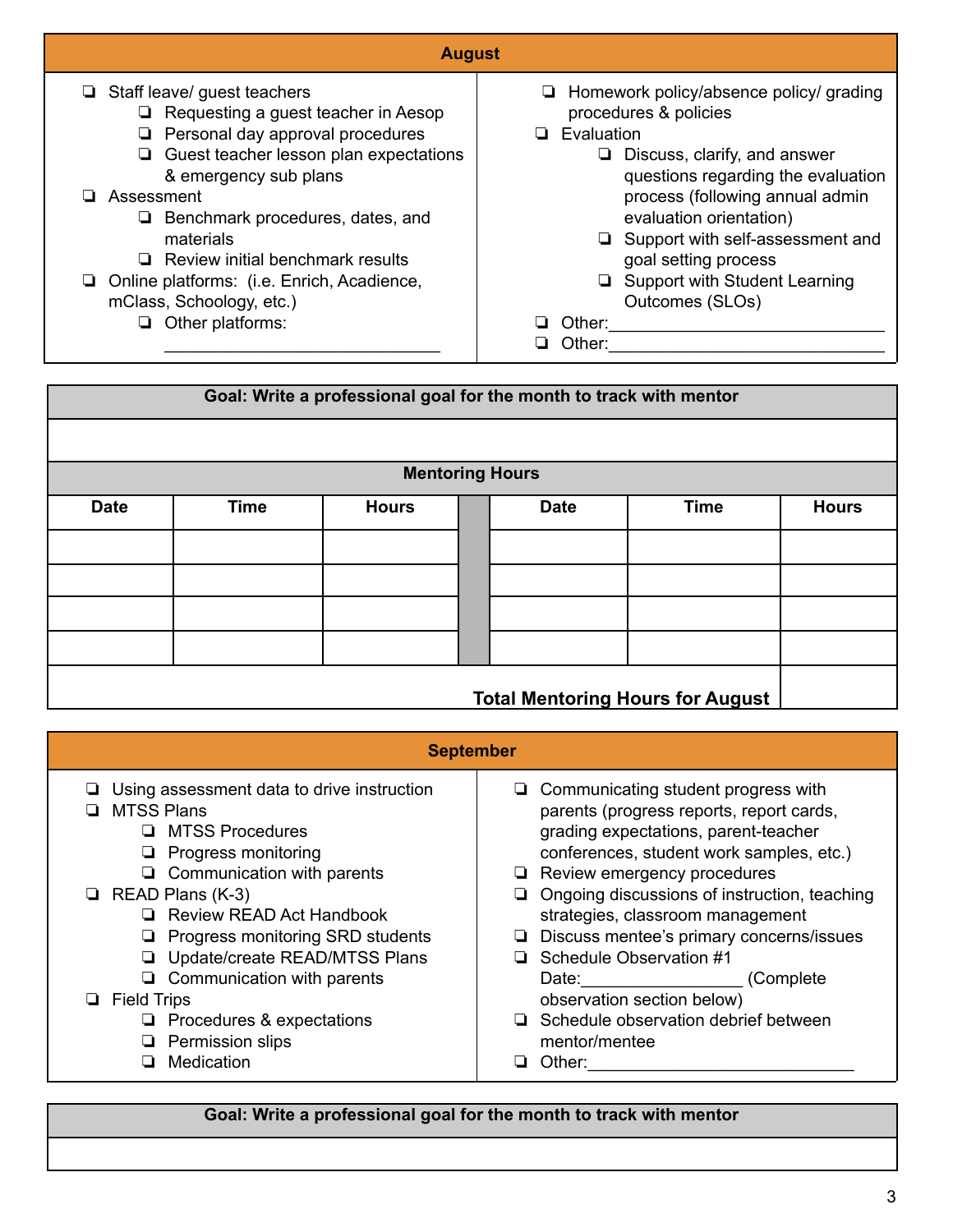|             |                                            | <b>Mentoring Hours</b> |  |             |             |              |
|-------------|--------------------------------------------|------------------------|--|-------------|-------------|--------------|
| <b>Date</b> | <b>Time</b>                                | <b>Hours</b>           |  | <b>Date</b> | <b>Time</b> | <b>Hours</b> |
|             |                                            |                        |  |             |             |              |
|             |                                            |                        |  |             |             |              |
|             |                                            |                        |  |             |             |              |
|             |                                            |                        |  |             |             |              |
|             |                                            |                        |  |             |             |              |
|             | <b>Total Mentoring Hours for September</b> |                        |  |             |             |              |

| <b>October</b>                                                                                                                                                                                                                                                                                                                                                                                                                  |                                                                                                                                                                                                                                                        |
|---------------------------------------------------------------------------------------------------------------------------------------------------------------------------------------------------------------------------------------------------------------------------------------------------------------------------------------------------------------------------------------------------------------------------------|--------------------------------------------------------------------------------------------------------------------------------------------------------------------------------------------------------------------------------------------------------|
| $\Box$ Reflect on student achievement & growth<br>Ensure accommodations are being<br>u.<br>documented (IEP, 504, ELL)<br><b>Example 3 Figure MTSS and READ plans are</b><br>being followed with fidelity and<br>progress monitoring is occurring on a<br>consistent basis<br>Share tips on addressing concerns<br>with parents<br>Reflect on student behavior & learning<br>u.<br>environment<br>$\Box$ Discuss concerns/issues | $\Box$ Reflect on parent/teacher conferences<br>$\Box$ Discuss preparation for formal<br>evaluations/observations<br>$\Box$ Check Aha Network for upcoming<br>learning opportunities<br>$\Box$ Self-care reflection<br>Other:<br>Other:<br>Other:<br>❏ |

|             | Goal: Write a professional goal for the month to track with mentor |                        |  |             |             |              |
|-------------|--------------------------------------------------------------------|------------------------|--|-------------|-------------|--------------|
|             |                                                                    |                        |  |             |             |              |
|             |                                                                    | <b>Mentoring Hours</b> |  |             |             |              |
|             |                                                                    |                        |  |             |             |              |
| <b>Date</b> | <b>Time</b>                                                        | <b>Hours</b>           |  | <b>Date</b> | <b>Time</b> | <b>Hours</b> |
|             |                                                                    |                        |  |             |             |              |
|             |                                                                    |                        |  |             |             |              |
|             |                                                                    |                        |  |             |             |              |
|             |                                                                    |                        |  |             |             |              |
|             |                                                                    |                        |  |             |             |              |
|             | <b>Total Mentoring Hours for October</b>                           |                        |  |             |             |              |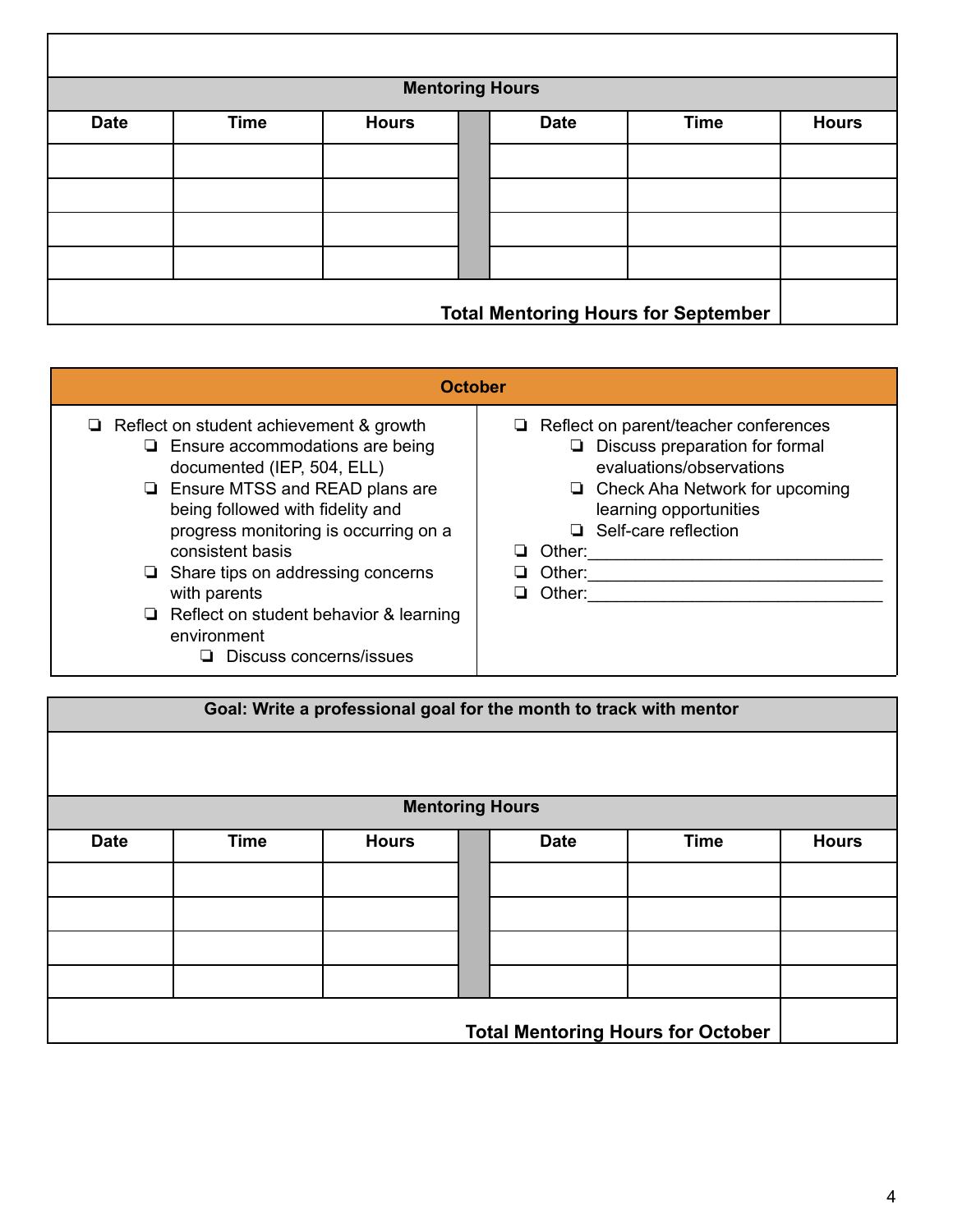| November/December                                                                                                                                                                                                                                                                                                                                                                                                                                                   |                                                                                                                                                                                                                                                                                                                                                                                                                                                                                                                                                                                                                                                                 |  |  |  |  |
|---------------------------------------------------------------------------------------------------------------------------------------------------------------------------------------------------------------------------------------------------------------------------------------------------------------------------------------------------------------------------------------------------------------------------------------------------------------------|-----------------------------------------------------------------------------------------------------------------------------------------------------------------------------------------------------------------------------------------------------------------------------------------------------------------------------------------------------------------------------------------------------------------------------------------------------------------------------------------------------------------------------------------------------------------------------------------------------------------------------------------------------------------|--|--|--|--|
| Assessment<br>MOY Benchmark procedures, dates,<br>▫<br>and materials<br>Review MOY benchmark results and<br>ப<br>set growth goals for the coming<br>semester<br>Acadience Benchmarks<br>□<br>Review and update READ plans (PLC)<br>Semester grading/finals<br>Report cards<br>❏<br>Process for finals or summative<br>П<br>assessments<br>Dealing with missing assignments<br>⊔<br>PowerSchool<br>□<br>Preview the end of semester activities/holiday<br>activities | Reflect on student behavior and classroom<br>Ш.<br>learning environment<br>$\Box$ Strategies to maintain positive<br>classroom culture<br>Discuss planning for second semester<br>Review mid-year evaluation process and<br>reflect on progress towards goals<br>Complete Observation #1<br>⊔<br>Date:<br>(Complete observation section below)<br>$\Box$ Schedule observation debrief between<br>mentor/mentee<br>Other:<br>Other: and the contract of the contract of the contract of the contract of the contract of the contract of the contract of the contract of the contract of the contract of the contract of the contract of the contract of the<br>u |  |  |  |  |

|             | Goal: Write a professional goal for the month to track with mentor |              |  |             |             |              |
|-------------|--------------------------------------------------------------------|--------------|--|-------------|-------------|--------------|
|             |                                                                    |              |  |             |             |              |
|             |                                                                    |              |  |             |             |              |
|             | <b>Mentoring Hours</b>                                             |              |  |             |             |              |
| <b>Date</b> | <b>Time</b>                                                        | <b>Hours</b> |  | <b>Date</b> | <b>Time</b> | <b>Hours</b> |
|             |                                                                    |              |  |             |             |              |
|             |                                                                    |              |  |             |             |              |
|             |                                                                    |              |  |             |             |              |
|             |                                                                    |              |  |             |             |              |
|             | <b>Total Mentoring Hours for November/ December</b>                |              |  |             |             |              |

| <b>January</b>                                                                                                                                                                                                                                                                                                                                    |                                                                                                                                                                                                                                                                                                   |  |  |  |  |  |  |
|---------------------------------------------------------------------------------------------------------------------------------------------------------------------------------------------------------------------------------------------------------------------------------------------------------------------------------------------------|---------------------------------------------------------------------------------------------------------------------------------------------------------------------------------------------------------------------------------------------------------------------------------------------------|--|--|--|--|--|--|
| $\Box$ Review pacing calendar/ curriculum maps/<br>unit plans for the coming semester<br>$\Box$ Student outcomes (formative and<br>summative assessments)<br>Discuss pacing of standards<br>❏<br>$\Box$ Discuss how to help students set goals for the<br>coming semester<br>$\Box$ Review professional goals and personal goals<br>for self-care | $\Box$ Discuss CMAS format and ways to prepare<br>students<br>$\Box$ Check Aha network for upcoming courses<br>and learning opportunities<br>$\Box$ Reflect on mentoring hours and professional<br>development hours to remain on track to<br>complete induction requirements<br>Other:<br>Other: |  |  |  |  |  |  |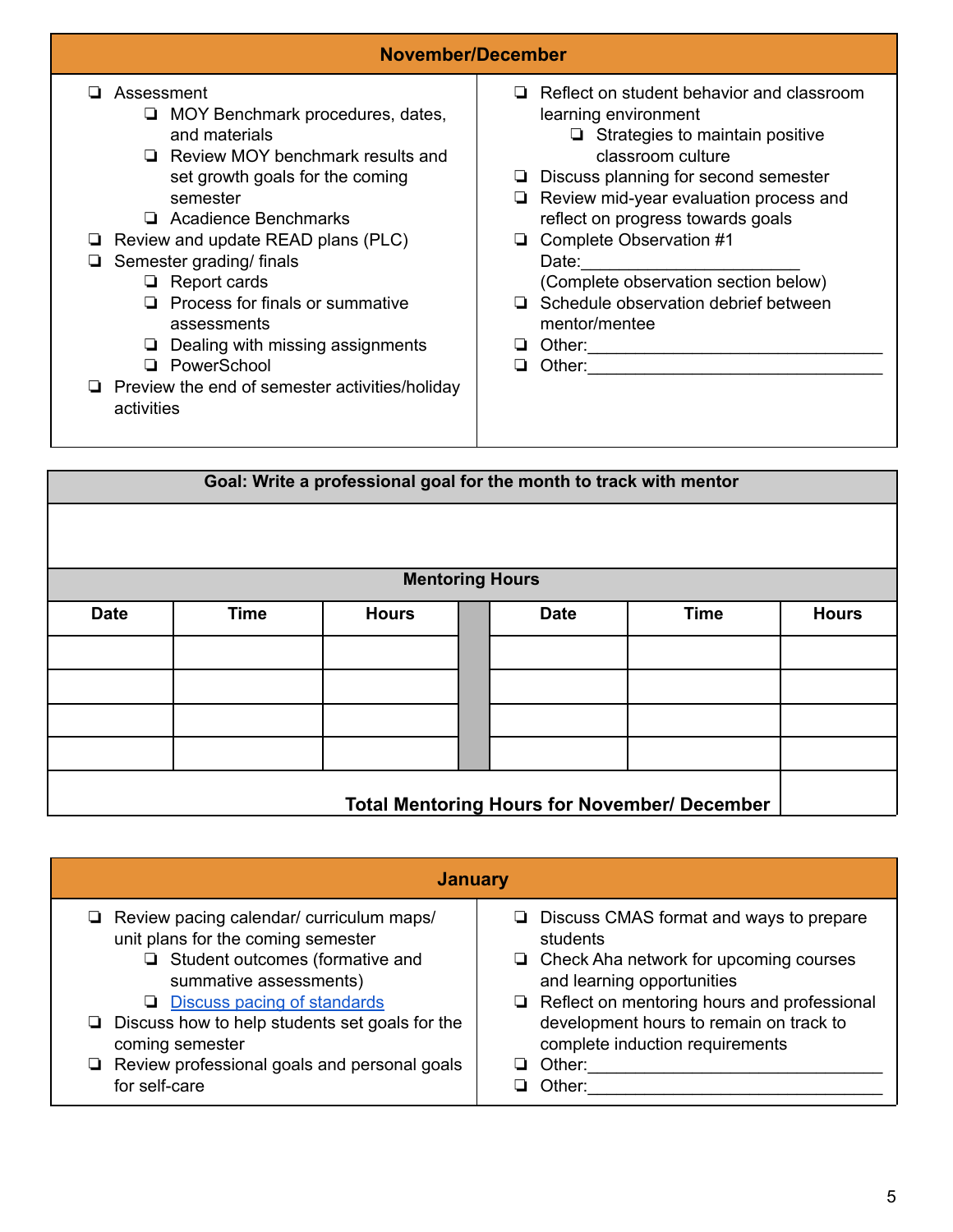| Goal: Write a professional goal for the month to track with mentor |             |                        |  |             |             |              |  |
|--------------------------------------------------------------------|-------------|------------------------|--|-------------|-------------|--------------|--|
|                                                                    |             |                        |  |             |             |              |  |
|                                                                    |             | <b>Mentoring Hours</b> |  |             |             |              |  |
| <b>Date</b>                                                        | <b>Time</b> | <b>Hours</b>           |  | <b>Date</b> | <b>Time</b> | <b>Hours</b> |  |
|                                                                    |             |                        |  |             |             |              |  |
|                                                                    |             |                        |  |             |             |              |  |
|                                                                    |             |                        |  |             |             |              |  |
|                                                                    |             |                        |  |             |             |              |  |
| <b>Total Mentoring Hours for January</b>                           |             |                        |  |             |             |              |  |

#### **February/March**

- ❏ Communicating student progress with parents (progress reports, report cards, grading expectations, parent-teacher conferences, student work samples, READ plan progress, etc.)
- ❏ Discuss goals and progress in professional development
- ❏ Discuss questions for proctoring state assessment and the adjusted schedule

|   | $\Box$ Self-care reflection                 |            |
|---|---------------------------------------------|------------|
|   | $\Box$ Complete Observation #3              |            |
|   | Date:                                       | (Complete) |
|   | observation section below)                  |            |
|   | $\Box$ Schedule observation debrief between |            |
|   | mentor/mentee                               |            |
|   | $\Box$ Other:                               |            |
| □ | Other:                                      |            |
|   |                                             |            |

|             | Goal: Write a professional goal for the month to track with mentor |                        |  |             |                                                  |              |
|-------------|--------------------------------------------------------------------|------------------------|--|-------------|--------------------------------------------------|--------------|
|             |                                                                    |                        |  |             |                                                  |              |
|             |                                                                    | <b>Mentoring Hours</b> |  |             |                                                  |              |
| <b>Date</b> | <b>Time</b>                                                        | <b>Hours</b>           |  | <b>Date</b> | <b>Time</b>                                      | <b>Hours</b> |
|             |                                                                    |                        |  |             |                                                  |              |
|             |                                                                    |                        |  |             |                                                  |              |
|             |                                                                    |                        |  |             |                                                  |              |
|             |                                                                    |                        |  |             |                                                  |              |
|             |                                                                    |                        |  |             | <b>Total Mentoring Hours for February/ March</b> |              |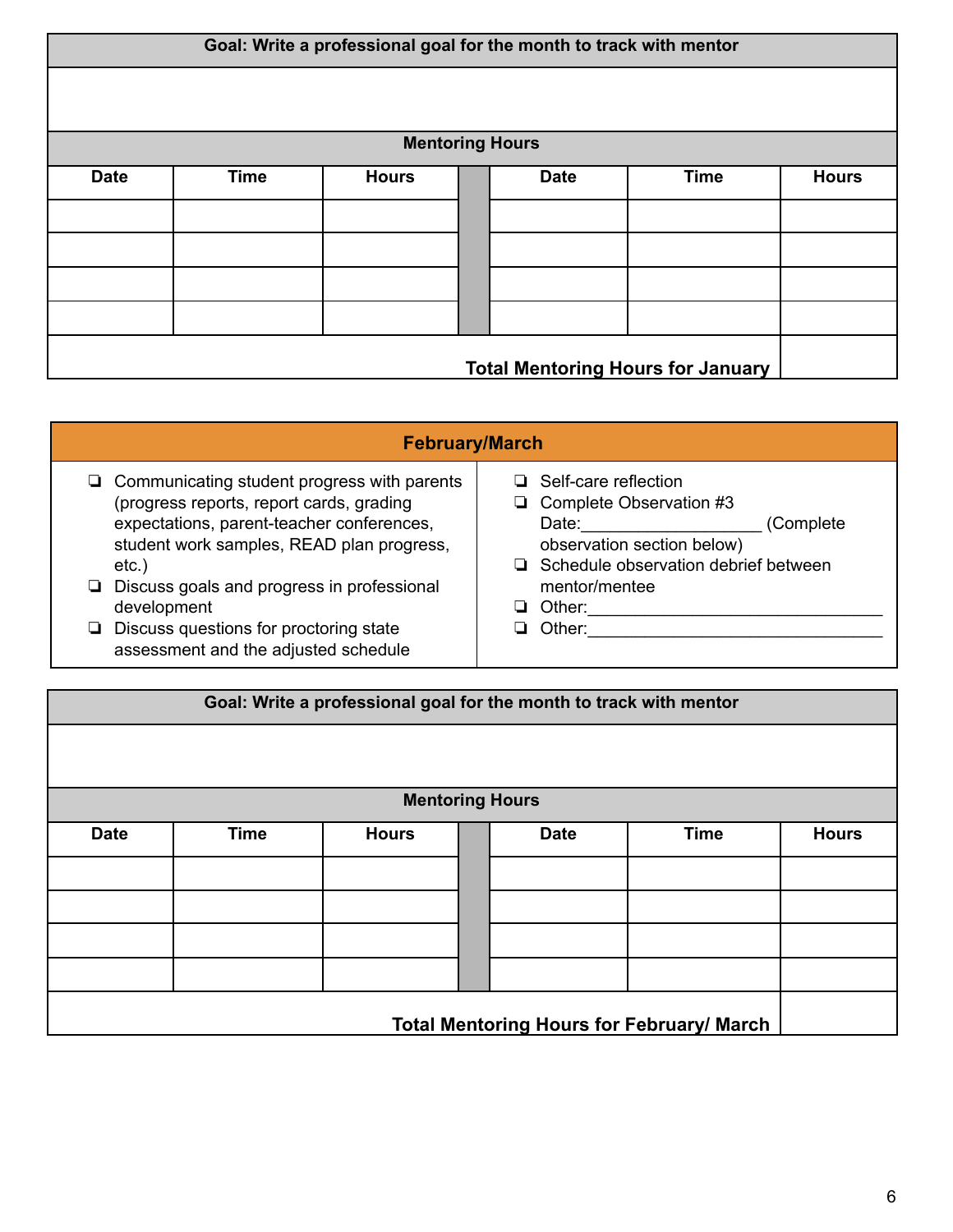| <b>April/May</b>                                                                                                                                                                                                                                                                                                                                                                                                                                                                                                                                                                                                                  |                                                                                                                                                                                                                                                                                                                                                                                                                                                                                                               |
|-----------------------------------------------------------------------------------------------------------------------------------------------------------------------------------------------------------------------------------------------------------------------------------------------------------------------------------------------------------------------------------------------------------------------------------------------------------------------------------------------------------------------------------------------------------------------------------------------------------------------------------|---------------------------------------------------------------------------------------------------------------------------------------------------------------------------------------------------------------------------------------------------------------------------------------------------------------------------------------------------------------------------------------------------------------------------------------------------------------------------------------------------------------|
| Evaluation<br>Discuss, clarify, and answer questions<br>regarding the EOY evaluation process<br>Reflect on progress towards goals<br>❏<br><b>Review Student Learning Outcomes</b><br>❏.<br>(SLOS)<br>Reflect on evidence of student achievement &<br>growth<br>EOY Benchmark procedures, dates,<br>❏<br>and materials<br>Ensure accommodations are being<br>documented (IEP, 504, ELL)<br><b>Example 3 Ensure MTSS and READ plans are</b><br>being followed with fidelity and<br>progress monitoring is occurring on a<br>consistent basis<br>$\Box$ Reporting progress to parents<br>Discuss end of year events happening in May | $\Box$ End of Year Procedures<br>Check out procedures<br>Expectations for summer room clean<br>out<br>$\Box$ Ordering for next year<br>$\Box$ Reflection on the year--what worked; what<br>didn't<br>$\Box$ Check Aha Network for summer professional<br>development opportunities<br>$\Box$ Complete Observation #4<br>Date:<br>(Complete observation section below)<br>Schedule observation debrief between<br>mentor/mentee<br>$\Box$ Discuss preparation for EOY induction<br>meeting<br>Other:<br>Other: |

| <b>Mentoring Hours</b> |             |              |             |             |              |  |
|------------------------|-------------|--------------|-------------|-------------|--------------|--|
| <b>Date</b>            | <b>Time</b> | <b>Hours</b> | <b>Date</b> | <b>Time</b> | <b>Hours</b> |  |
|                        |             |              |             |             |              |  |
|                        |             |              |             |             |              |  |
|                        |             |              |             |             |              |  |
|                        |             |              |             |             |              |  |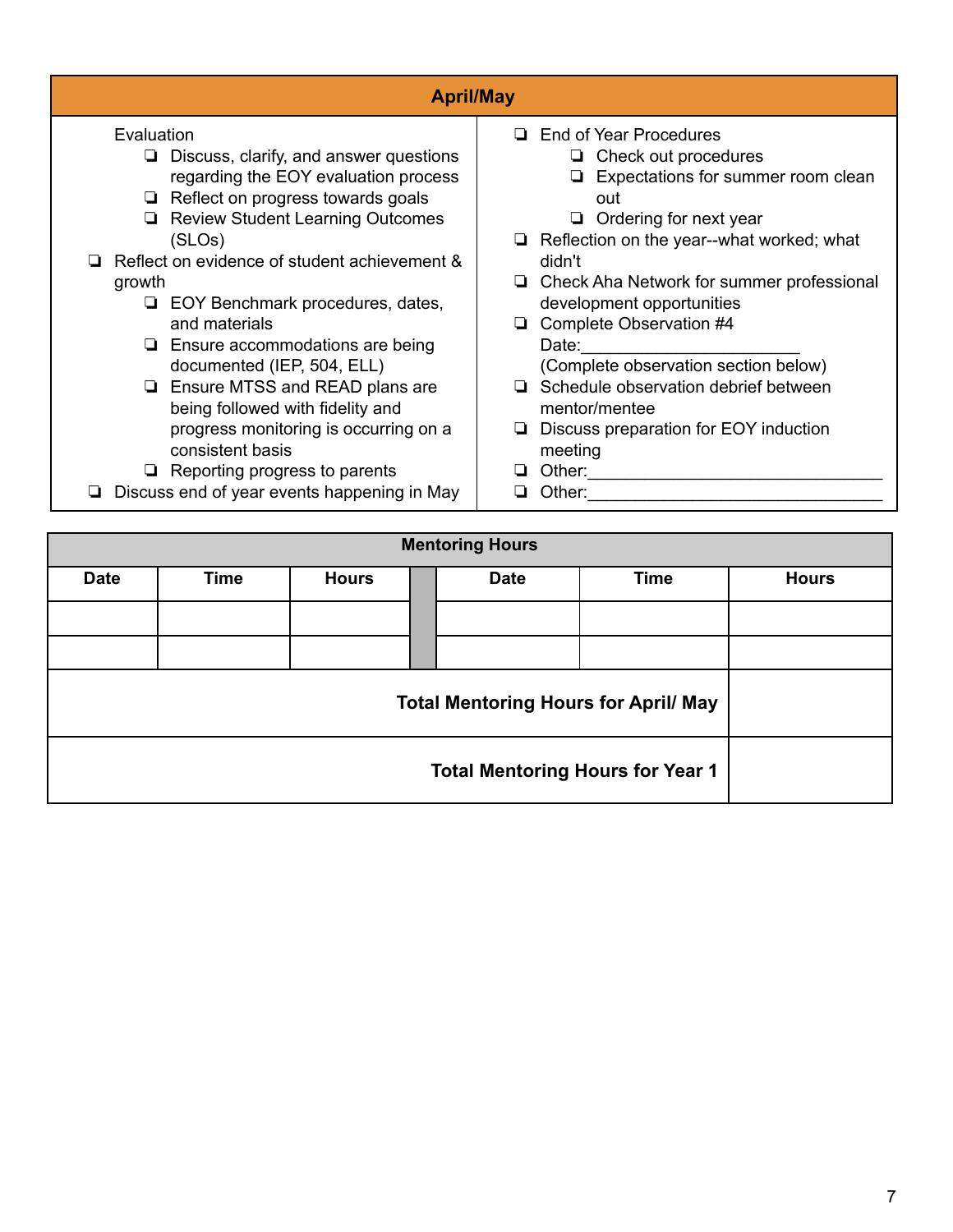#### **Peer Observations Year 1**

At least one observation is required each quarter. During the first year of induction four peer observations are required. These observations should occur at least quarterly throughout the school year. Observations may include the mentor observing the inductee to provide meaningful non-evaluative feedback, or the inductee observing the mentor or other accomplished teachers / instructional coaches in the district with guidance from the lead mentor and building administration. Observations should be scheduled to align with inductee needs and building priorities. Individualized Education and Specialist staff (Music, Art, PE, etc.) may observe or be observed by colleagues in another District 49 school. This decision should be made with input from the lead mentor and building administration. During the second year of induction two observations (one per semester) are required.

| Quarter | <b>Date</b> | <b>Time</b> | Location | Who/What was observed |
|---------|-------------|-------------|----------|-----------------------|
|         |             |             |          |                       |
|         |             |             |          |                       |
| 3       |             |             |          |                       |
|         |             |             |          |                       |

## **Lead Mentor / Inductee Meetings Year 1**

A check-in meeting with the lead mentor and inductee is required at least once per semester.

| Semester | Date | <b>Time</b> | <b>Topic</b> | Lead Mentor Signature |
|----------|------|-------------|--------------|-----------------------|
|          |      |             |              |                       |
|          |      |             |              |                       |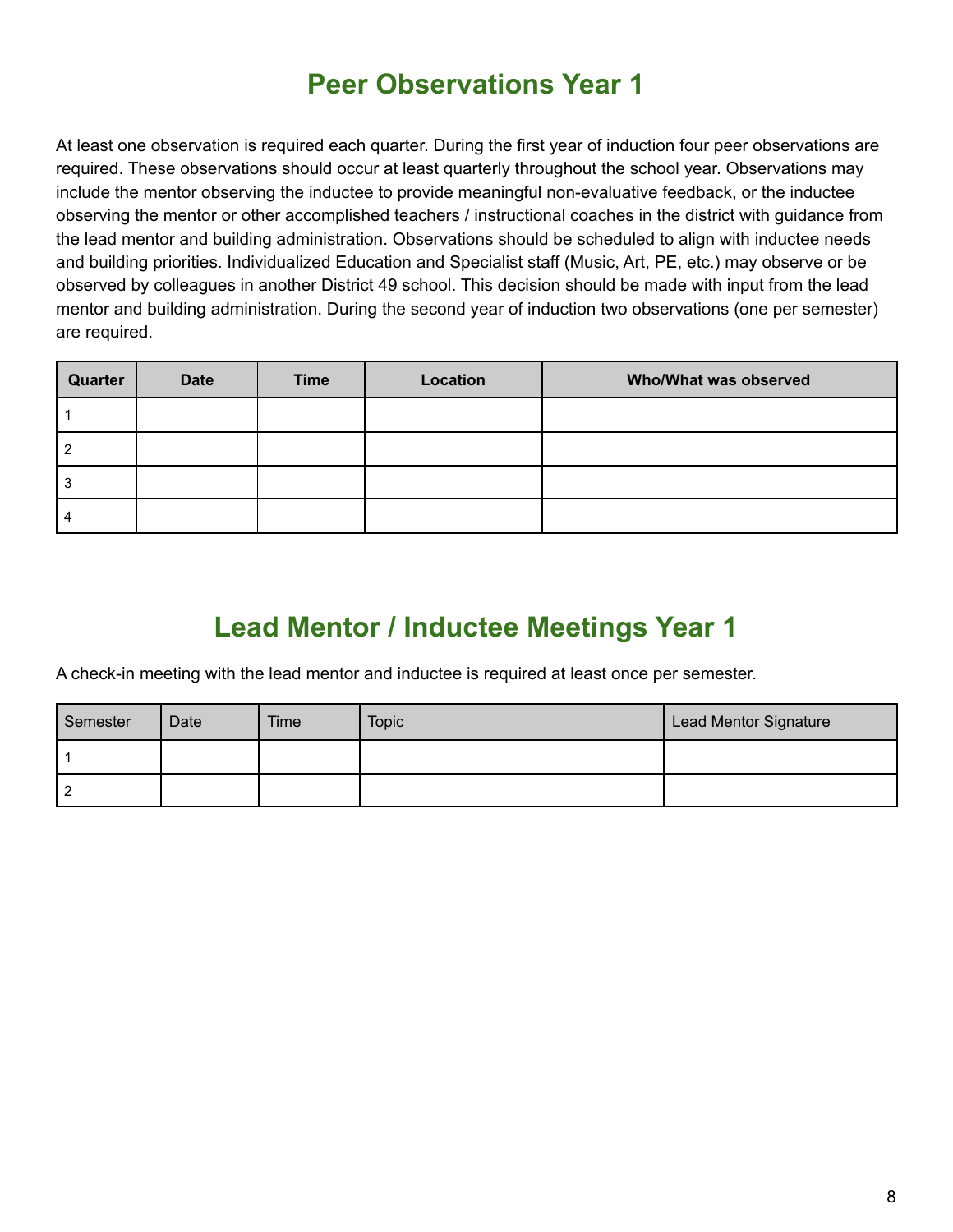#### **Year 2 Log**

#### **Professional Development Hours Year 2**

Inductees are required to complete a minimum of 15 professional development hours during year 2.

| Focus Area/ Course Title | Date(s) | Types of Training (PLC,<br>Conference, PD Day, etc.) | <b>Contact Hours</b> |
|--------------------------|---------|------------------------------------------------------|----------------------|
|                          |         |                                                      |                      |
|                          |         |                                                      |                      |
|                          |         |                                                      |                      |
|                          |         |                                                      |                      |
|                          |         |                                                      |                      |
|                          |         |                                                      |                      |
|                          |         |                                                      |                      |
|                          |         |                                                      |                      |
|                          |         |                                                      |                      |
|                          |         | <b>Total Hours</b>                                   |                      |

## **Year 2 Mentoring Log**

Inductees are required to complete a minimum of 15 mentoring hours during year 2.

| <b>Date</b> | <b>Time</b> | <b>Topics Discussed</b> | <b>Hours</b> |
|-------------|-------------|-------------------------|--------------|
|             |             |                         |              |
|             |             |                         |              |
|             |             |                         |              |
|             |             |                         |              |
|             |             |                         |              |
|             |             |                         |              |
|             |             |                         |              |
|             |             |                         |              |
|             |             |                         |              |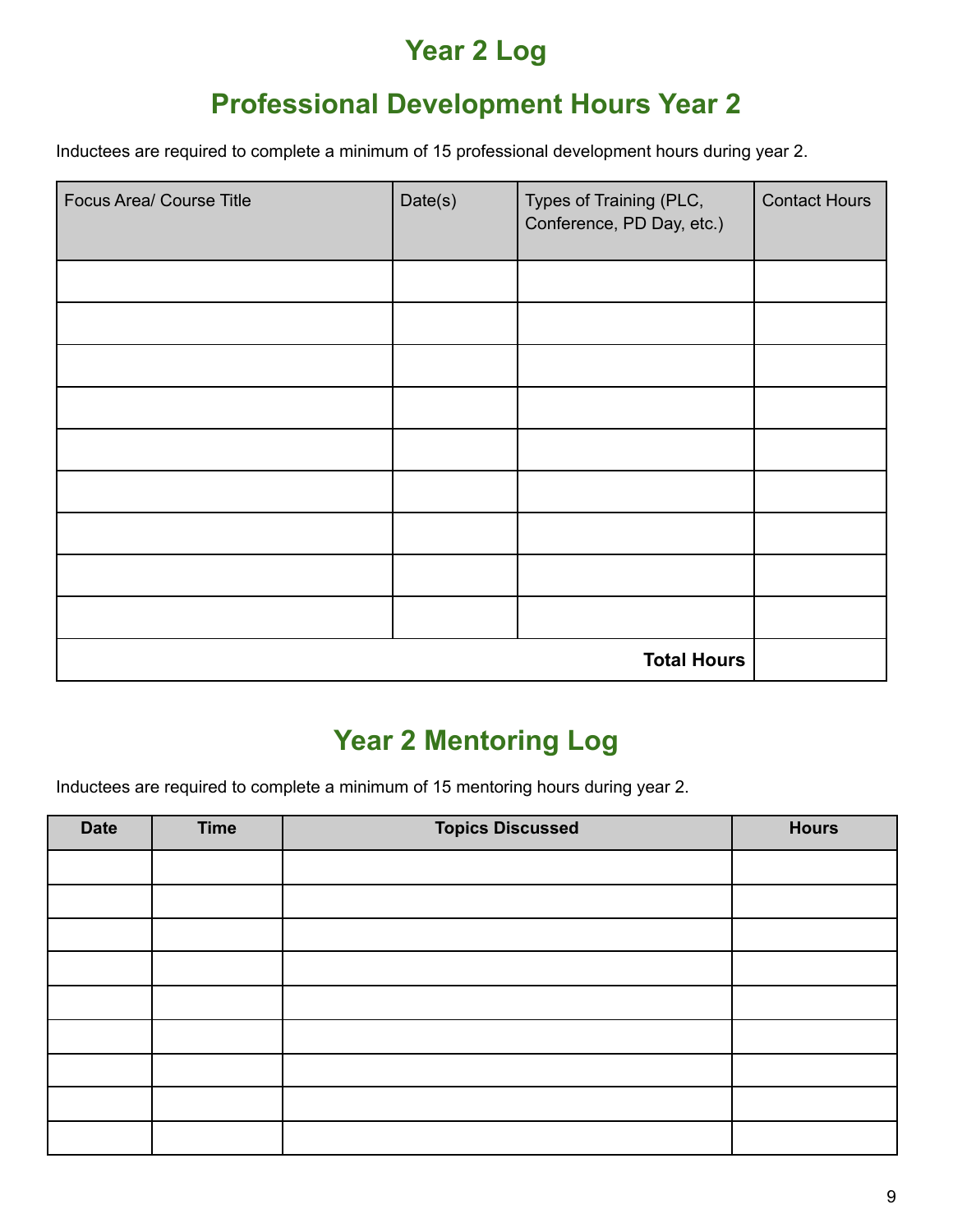|  | <b>Total Mentoring Hours for Year 2</b> |  |
|--|-----------------------------------------|--|

#### **Peer Observations Year 2**

| <b>Semester</b> | <b>Date</b> | <b>Time</b> | Location | Who/What was observed |
|-----------------|-------------|-------------|----------|-----------------------|
|                 |             |             |          |                       |
| -               |             |             |          |                       |

# **Lead Mentor / Inductee Meetings Year 2**

| <b>Semester</b> | <b>Date</b> | <b>Time</b> | <b>Topic</b> | <b>Lead Mentor Signature</b> |
|-----------------|-------------|-------------|--------------|------------------------------|
|                 |             |             |              |                              |
|                 |             |             |              |                              |